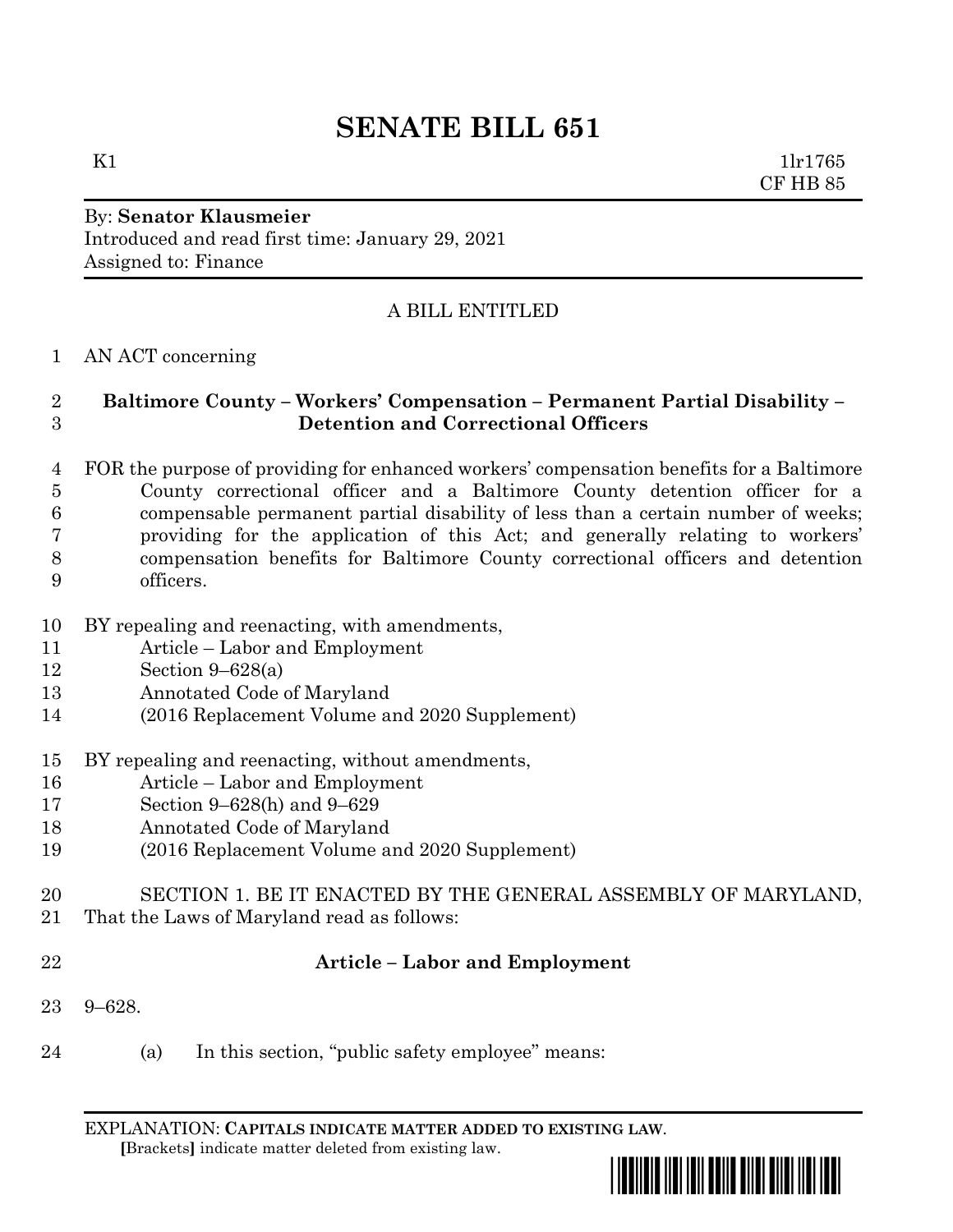|                  | <b>SENATE BILL 651</b><br>$\overline{2}$                                                                                                                                                                             |       |                                                                    |  |  |
|------------------|----------------------------------------------------------------------------------------------------------------------------------------------------------------------------------------------------------------------|-------|--------------------------------------------------------------------|--|--|
| $\mathbf 1$      | (1)                                                                                                                                                                                                                  |       | a firefighter, fire fighting instructor, or paramedic employed by: |  |  |
| $\overline{2}$   |                                                                                                                                                                                                                      | (i)   | a municipal corporation;                                           |  |  |
| $\boldsymbol{3}$ |                                                                                                                                                                                                                      | (ii)  | a county;                                                          |  |  |
| 4                |                                                                                                                                                                                                                      | (iii) | the State;                                                         |  |  |
| 5                |                                                                                                                                                                                                                      | (iv)  | the State Airport Authority; or                                    |  |  |
| 6                |                                                                                                                                                                                                                      | (v)   | a fire control district;                                           |  |  |
| 7<br>8<br>9      | (2)<br>a volunteer firefighter or volunteer ambulance, rescue, or advanced life<br>support worker who is a covered employee under $\S 9-234$ of this title and who provides<br>volunteer fire or rescue services to: |       |                                                                    |  |  |
| 10               |                                                                                                                                                                                                                      | (i)   | a municipal corporation;                                           |  |  |
| 11               |                                                                                                                                                                                                                      | (ii)  | a county;                                                          |  |  |
| 12               |                                                                                                                                                                                                                      | (iii) | the State;                                                         |  |  |
| 13               |                                                                                                                                                                                                                      | (iv)  | the State Airport Authority; or                                    |  |  |
| 14               |                                                                                                                                                                                                                      | (v)   | a fire control district;                                           |  |  |
| 15               | (3)                                                                                                                                                                                                                  |       | a police officer employed by:                                      |  |  |
| 16               |                                                                                                                                                                                                                      | (i)   | a municipal corporation;                                           |  |  |
| 17               |                                                                                                                                                                                                                      | (ii)  | a county;                                                          |  |  |
| 18               |                                                                                                                                                                                                                      | (iii) | the State;                                                         |  |  |
| 19               |                                                                                                                                                                                                                      | (iv)  | the State Airport Authority;                                       |  |  |
| 20<br>21         | or                                                                                                                                                                                                                   | (v)   | the Maryland–National Capital Park and Planning Commission;        |  |  |
| 22               |                                                                                                                                                                                                                      | (vi)  | the Washington Metropolitan Area Transit Authority;                |  |  |
| 23               | (4)                                                                                                                                                                                                                  |       | a Prince George's County deputy sheriff or correctional officer;   |  |  |
| 24               | (5)                                                                                                                                                                                                                  |       | a Montgomery County deputy sheriff or correctional officer;        |  |  |
| 25               | (6)                                                                                                                                                                                                                  |       | an Allegany County deputy sheriff;                                 |  |  |